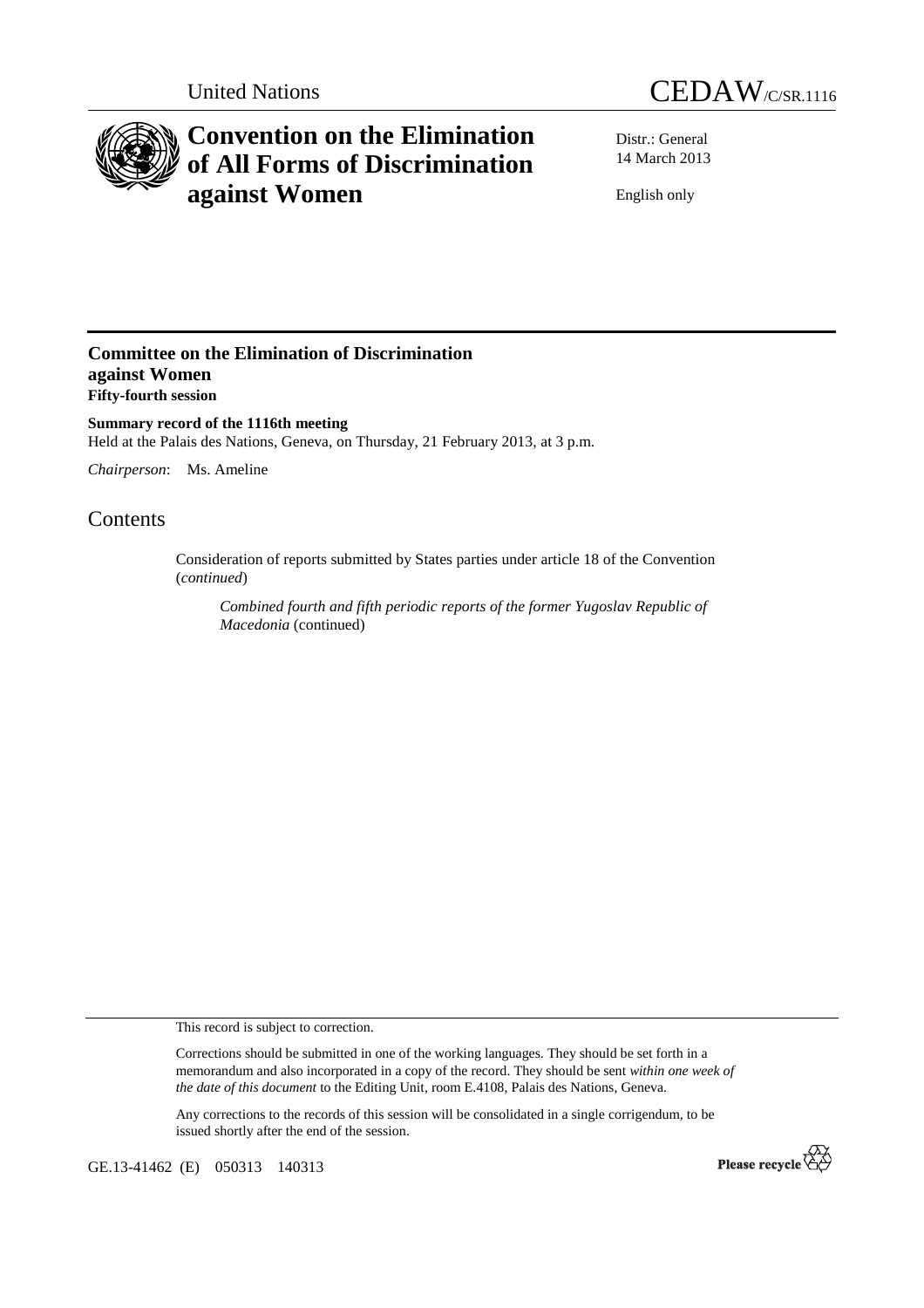*The meeting was called to order at 3 p.m.* 

 **Consideration of reports submitted by States parties under article 18 of the Convention** (*continued*)

*Combined fourth and fifth periodic reports of the former Yugoslav Republic of Macedonia* (continued) (CEDAW/C/MKD/4-5 and CEDAW/C/MKD/Q/4-5 and Corr.1 and Add.1)

1. *At the invitation of the Chairperson, the delegation of the former Yugoslav Republic of Macedonia took places at the Committee table*.

#### *Articles 7 to 9*

2. **Ms. Grozdanova** (The former Yugoslav Republic of Macedonia) said that a number of ethnic Albanian women had been elected to the parliament. There were no Roma women members of parliament. The Ministry of Labour and Social Policy regularly carried out campaigns to encourage women from ethnic minorities, including Roma and Albanian women, to engage in political life and take part in decision-making bodies.

3. **Ms. Todorovska** (The former Yugoslav Republic of Macedonia) said that the level of psychological and social support for victims of gender-based violence provided by social work centres had increased in 2012, covering more than 850 cases. The Courts had also stepped up the number of temporary protection measures imposed, to nearly 225. State shelters had provided accommodation to 27 victims in 2011 and significantly more women in 2012. Non-governmental organizations had also provided shelter to around 85 victims in 2012.

4. The Government had adopted the National Strategy for the Protection against Domestic Violence in 2012. The Government departments had involved the nongovernmental sector in developing the National Strategy and would continue to work closely with it in its implementation. In recent weeks, a national coordination body composed of both governmental and non-governmental stakeholders had been created to monitor its application.

#### *Articles 10 to 14*

5. **Ms. Acar** said that the delegation should provide data on enrolment, attendance and dropout rates for Roma girls at all levels of education. She requested further information on the percentage of Roma children in special schools as compared to the population as a whole. Lastly, she wished to know whether a review had been conducted to eliminate stereotypes in school textbooks.

6. **Ms. Pomeranzi** requested additional information on efforts to promote the principle of equal pay for equal work under the draft strategy on gender equality for the period 2013– 2020. She wished to know whether any measures had been taken to encourage women's participation in the formal labour market, including disadvantaged and ethnic minority women. What policies had been introduced to encourage men and women to share the responsibilities of family life equally?

7. **Ms. Nwankwo** asked for further information on the status of implementation of the National Strategy on Sexual and Reproductive Health (2010–2020) and the mechanisms in place to monitor and evaluate its progress. What steps had been taken to make affordable modern contraceptives more readily available to women. Had the State party taken measures to reduce the use of abortion as a contraceptive method and to ensure access to information on sexual and reproductive health and rights, including among minors of both sexes?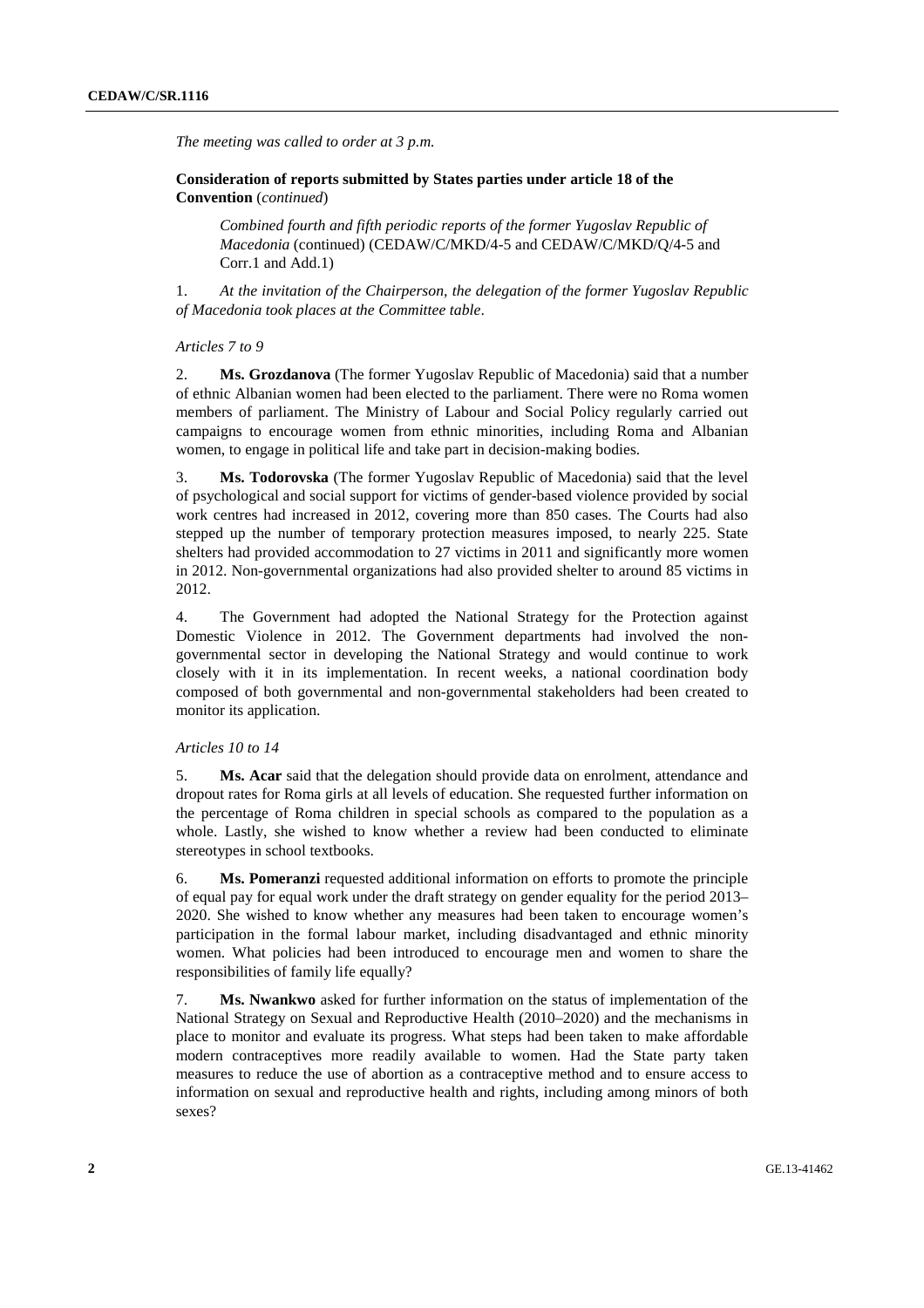8. An assessment of the access to HIV/AIDS services in the country had found that the State party's HIV-related policies and programmes did not duly apply a gender-sensitive approach. What measures had been taken to incorporate gender equality into HIV/AIDS policies. She would appreciate an update on the findings of the review carried out in 2010 of HIV/AIDS services for the treatment of young women and girls.

9. Noting the difficulties faced by Roma women in gaining access to appropriate maternity care, she asked for information on the progress of the national safe motherhood policy, which aimed to reduce infant and perinatal mortality, and the measures in place to assist Roma women.

10. Lastly, she wished to know what steps the Government had taken to prevent drug abuse among children and provide rehabilitation assistance to children addicted to drugs.

11. **Ms. Bareiro-Bobadilla** would like to know why the Government had not taken special temporary measures to accelerate the realization of women's de facto equality with men, particularly the equality of rural and ethnic minority women, as the Committee had recommended in its concluding comments (CEDAW/C/MKD/CO/3, para. 18). She asked the delegation to provide further information on the status of land ownership for women and wondered why the many schemes to foster entrepreneurial skills among rural women had proven unsuccessful. She wished to know how the State party planned to improve access to health care and education and what steps it had taken to address domestic violence against women in rural communities.

12. Lastly, she requested information on households headed by women, in particular single mothers and widows, the social protection benefits to which they were entitled and the measures in place to eliminate discrimination against them.

13. **Mr. Hadzishce** (The former Yugoslav Republic of Macedonia) said that the Government had made significant progress towards compiling gender-disaggregated data on the preschool, primary and secondary education system in the country, but, unfortunately, it had been unable to derive data on girls from ethnic minority backgrounds from the figures obtained. As a means of reducing school dropout rates and eliminating gender discrimination, the Government had introduced initiatives to provide girls with free textbooks, transport and student accommodation, as required.

14. Care had been taken to introduce gender perspectives into the curriculum and to develop new gender-sensitive textbooks. In 2010, an innovative methodology for the evaluation of textbooks had been adopted to ensure that all primary and secondary school textbooks were free of gender stereotypes. As part of its National Action Plan for Gender Equality the Government intended to implement several programmes to address gender stereotypes and discrimination in education in the coming years, including the introduction of a gender equality module for preschool and primary students, specialized teacher training courses and events to promote the principle of gender equality in higher education.

15. **Ms. Kanberi** (The former Yugoslav Republic of Macedonia) said that steps had been taken to increase the number of Roma children in preschool, primary and secondary education. The Government had been running a project providing scholarships, mentors and tutors to Roma children since 2006 to help them to complete their education. Each year, around 400 Roma children received support to attend preschool. In the 2011/12 academic year, 10,753 Roma children had enrolled in primary school, of which 5,528 were boys and 5,225 girls. The secondary school scholarship programme had reduced the dropout rate of Roma children significantly over the reporting period. The Government had also distributed a teacher's guide to equal educational opportunities.

16. No data currently existed on the number of Roma children in special schools, but the Government had taken steps to ensure that their special needs were met. Four regional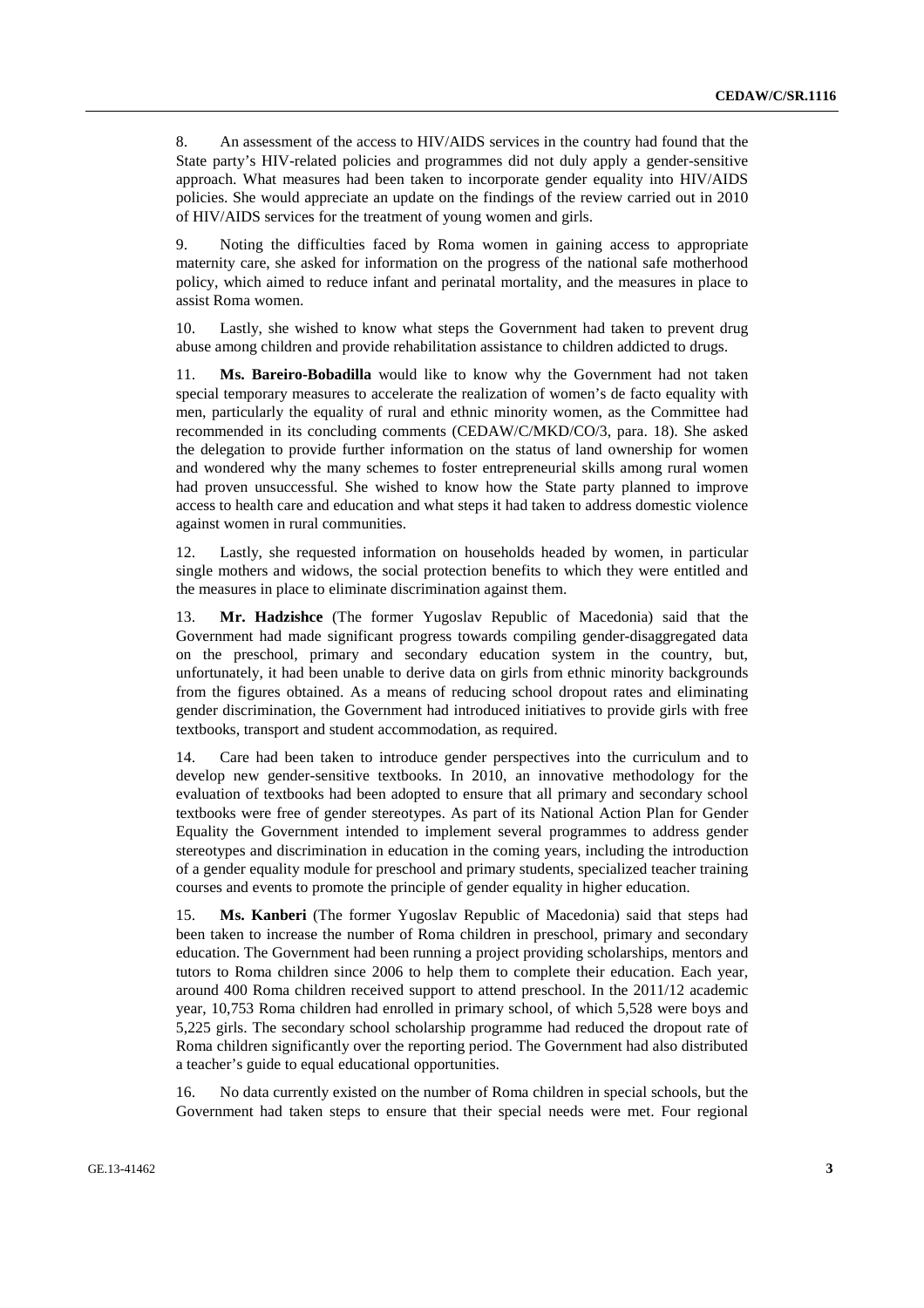centres had been set up for the express purpose of determining Roma children's special educational needs and a national commission had been created to monitor the work of the centres.

17. **Mr. Ibrahimi** (The former Yugoslav Republic of Macedonia) said that a gender perspective had been introduced into labour policies under new labour legislation aimed at ending employment discrimination and helping men and women to reconcile family and workplace commitments. The law currently banned the practice of requiring women job applicants to submit to pregnancy tests, and employers who continued the practice were sanctioned. It also afforded women greater protections against unfair dismissal and prohibited the transfer of pregnant women to other work sites. Violations of the law were subject to severe penalties.

18. However, the employment rate among women was still much lower than among men, especially in rural areas, where women often performed precarious work. The share of rural women in the workforce was also low, lagging far behind urban women. The Government had thus allocated farmland and provided State agricultural subsidies to rural families in an effort to improve the situation.

19. Several projects had also been implemented to encourage women's entrepreneurship and self-employment. More efforts were needed, however, to enhance the role of the civil society in accelerating the progress of women. Regrettably, gender issues were not a priority for trade unions and employers' associations.

20. The Government had focused in particular on the creation of jobs for women and vulnerable groups. Financial incentives had been offered to employers to provide training and employment to officially registered unemployed persons. The training and employment programme targeted ethnic minority communities, especially the Roma, unemployed persons between 50 and 55 years of age, young persons with secondary education up to the age of 29 years and long-term unemployed persons. Another subsidized employment project was aimed at providing employment to persons aged 30 to 49, persons under subsidiary protection, young married couples and such vulnerable groups as victims of domestic violence, homeless persons and families, former drug users and single parents. Financial incentives were provided to employers to hire unemployed persons for a period of 6 months, on the condition that employers continued to employ the persons for at least 12 more months. Additional financial incentives were given to employers who recruited unemployed persons from the Roma community.

21. **Ms. Fakovik** (The former Yugoslav Republic of Macedonia) said that the Government had developed a safe motherhood strategy to improve infant and maternal health and reduce perinatal mortality. Under the strategy, outdated clinical guidelines and antenatal care protocols had been revised to include a recommended number of antenatal check-ups and new standards of care. Training courses on the new standards of antenatal care had been organized by the Government for all gynaecologists providing primary health care. A maternal health card listing the antenatal examinations undergone by the pregnant woman was introduced to help physicians at various levels of health care provision to evaluate her care. Hospitals had been modernized and hospital staff received training aimed at reducing infant mortality, which had been steadily decreasing in recent years, to 7.5 per cent in 2011. Efforts were being made to reach the European Union average of 5.5 per cent.

22. The Government had also implemented a sexual and reproductive health strategy for the period 2010–2020, which included the setting up of counselling centres and youth centres providing free access to information on reproductive health, condoms and oral contraceptives. It had also developed an HIV/AIDS prevention programme, financed by the Global Fund to Fight AIDS, Tuberculosis and Malaria, which was targeted at high-risk groups and sought to minimize risk factors.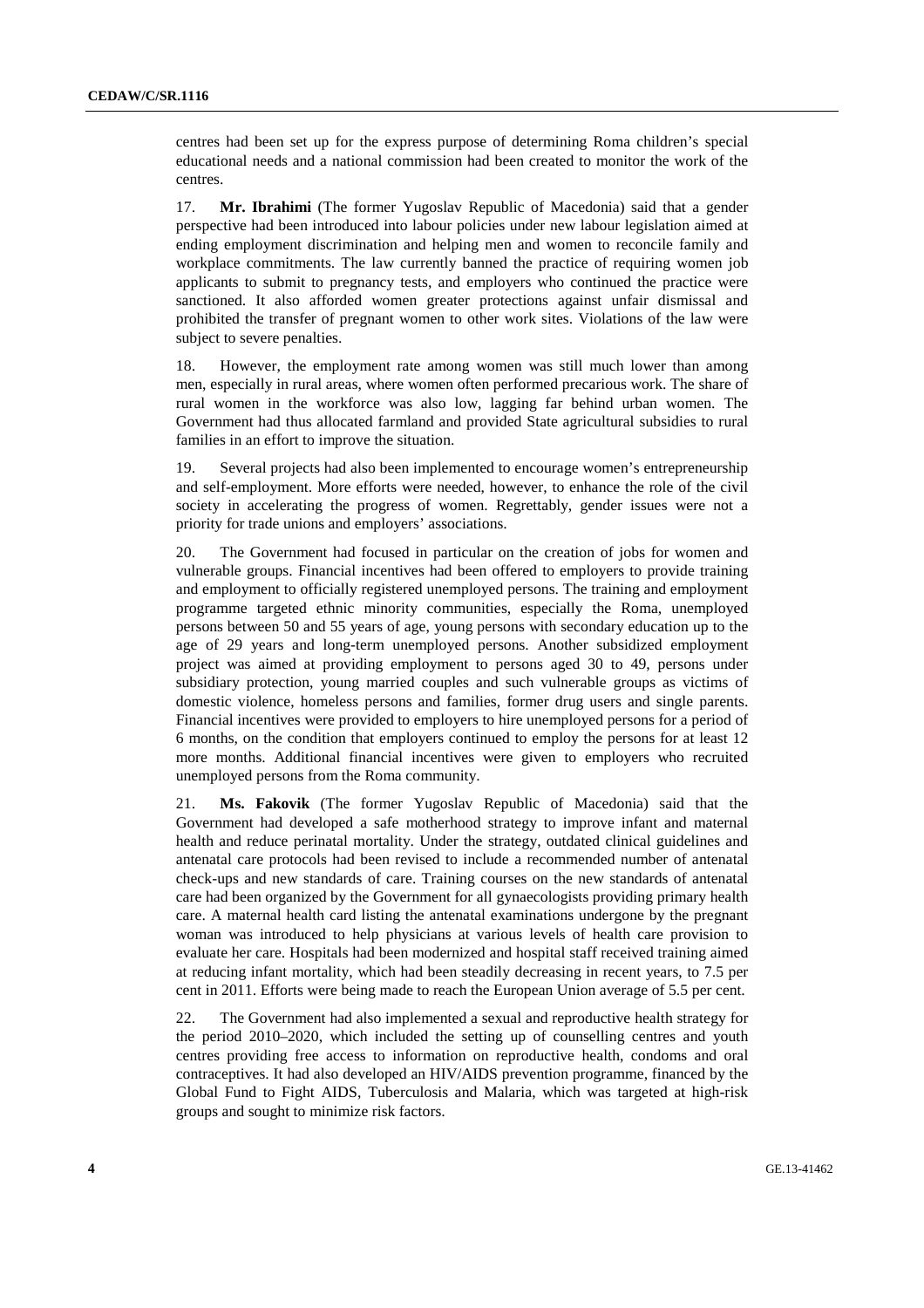23. **Ms. Grozdanova** (The former Yugoslav Republic of Macedonia) said that although the existing labour legislation guaranteed equal pay for equal work, the pay gap between men and women was owing to the fact that more women than men were in poorly paid employment. The Government was therefore seeking to stimulate the employment of women in positions of greater responsibility by introducing measures to reconcile professional and family life. The Government was also working to increase the number of women State councillors, the highest non-political positions in the State; for example, the majority of State councillors currently working in the Ministry of Labour and Social Policy were women. The share of women councillors in other ministries was also high, although it was still inadequate. Nevertheless, the Government remained committed to increasing the share of women in decision-making and senior managerial positions.

24. **Ms. Kanberi** (The former Yugoslav Republic of Macedonia) said that boosting employment among the Roma had been a top priority in the Government employment programmes and measures outlined in the report. The Roma had taken part in various selfemployment and training schemes. Moreover, the Ohrid Framework Agreement between the Government and ethnic Albanian representatives applied the principle of nondiscrimination and equal treatment with respect to employment in public administration and public enterprises. Thus, 120 Roma persons were currently employed in public bodies, a situation that was unique for a European country.

25. **Ms. Hadzishce** (The former Yugoslav Republic of Macedonia) said that the Government had developed an adult education programme to increase women's employment prospects and help adults to complete their formal education. Adults with primary education were enrolled for vocational training courses, at the end of which they were awarded diplomas. The Government was currently focusing on developing entrepreneurial skills among women, including educational projects in collaboration with the European Training Foundation.

26. **Ms. Fakovik** (The former Yugoslav Republic of Macedonia) said that the Government also had programmes for the protection of the health of minority women, children, young people and socially vulnerable groups, in accordance with World Health Organization recommendations and the United Nations Millennium Development Goals. In 2011, a pilot screening test programme had been conducted in four cities for the early detection of cancer in women. Free gynaecological examinations for women aged 24 to 35 years, including Pap smears, were offered in municipalities with large populations of Roma women.

27. **Ms. Bareiro-Bobadilla** requested clarification on land ownership rights for women. She recalled that she had not received any responses to her questions on the subject of violence and shelters. She drew the delegation's attention to general recommendation No. 25 on special temporary measures.

28. **Ms. Pomeranzi** welcomed the introduction of programmes to encourage entrepreneurial activities among women. She asked what measures the Government was considering to encourage de facto equality between men and women in the workplace and at home, including equal sharing of household duties.

29. **Mr. Bruun** asked whether the statistics provided on Roma employment represented the number of job applications received or the number of Roma actually recruited. Would the Government consider introducing quotas for women under the programme of subsidized employment for vulnerable groups? He asked whether cases of sexual harassment had been reported. In the light of the Government's efforts to improve the work/life balance of employees, had the Government introduced paternity leave? What was the current situation of child day-care services?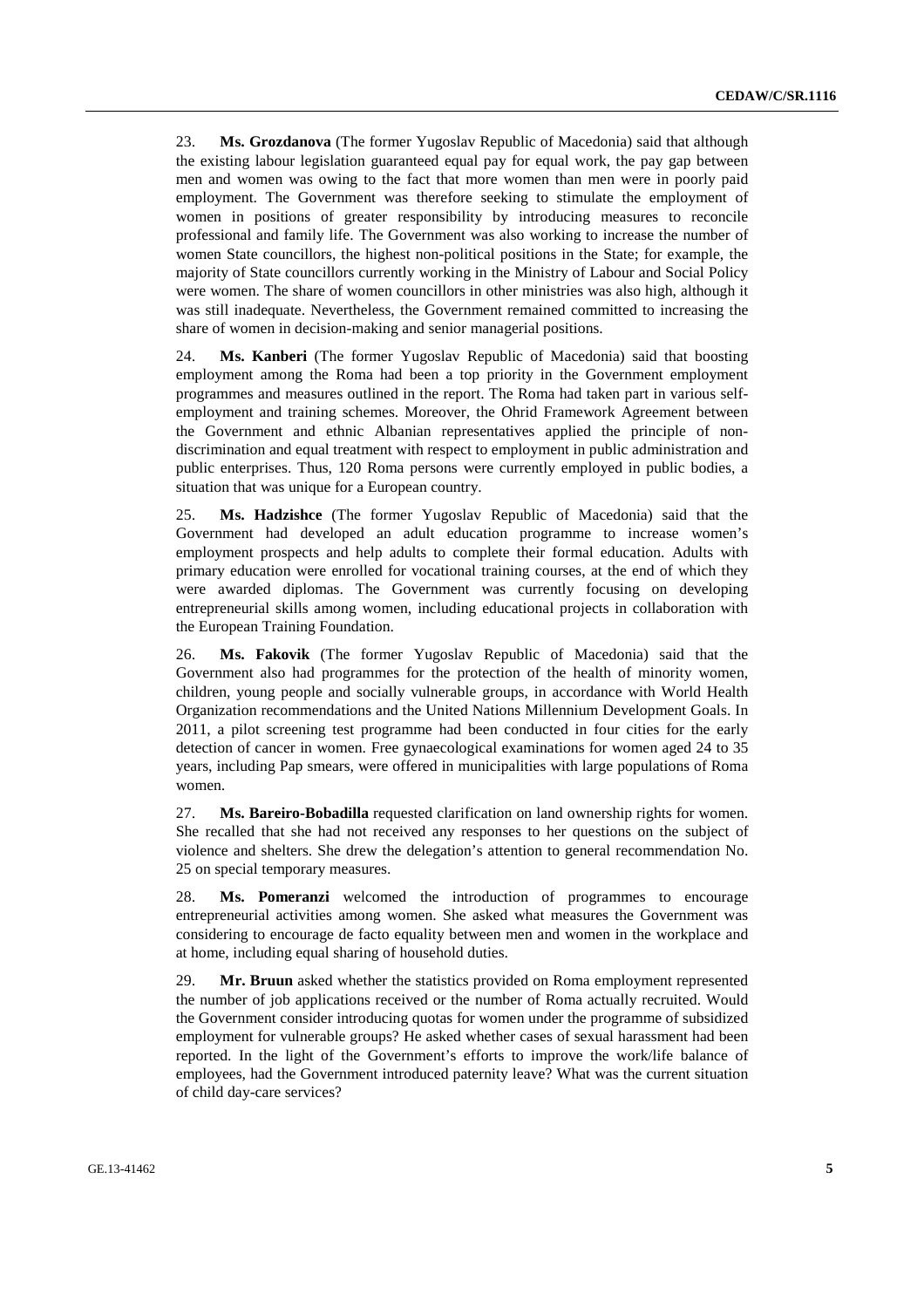30. **Ms. Grozdanova** (The former Yugoslav Republic of Macedonia) said that most landowners in the former Yugoslav Republic of Macedonia were men. There were fewer women than men in the workforce in rural areas. A programme had been developed to boost employment, particularly among rural and migrant women, and measures were envisaged to build women's capacities and include them in the labour market. While breaking down stereotypes posed a great challenge, awareness-raising workshops had been helping women to become informed about their rights. Efforts to strike a balance between family and professional life had been hampered by negative cultural traditions and stereotypes that had kept women at home. However, through its strategy for gender equality, the Government planned to introduce targeted measures to improve opportunities for women. The Government had also taken various steps to improve women's access to essential services, including building roads, schools and health-care facilities.

31. **Ms. Kanberi** (The former Yugoslav Republic of Macedonia) said that not all Roma women applicants qualified for the various training programmes offered and some dropped out of the programmes. Nevertheless, many programmes, such as the public work and entrepreneurship training programmes, were open to all applicants.

#### *Articles 15 and 16*

32. **Ms. Leinarte** asked for clarification on the number of arranged marriages in the country. Did such arranged marriages in fact constitute harmful practices, hidden trafficking or forced prostitution? She would also be grateful for information on prostitution in the country, particularly on measures taken to protect female sex workers.

33. **Ms. Halperin-Kaddari** asked if the State party had adopted measures in the light of the recommendation of the Committee on the Rights of the Child to criminalize early and forced marriages. Regarding community property laws, was all marital property divided equally in cases of divorce? Were all tangible and intangible assets taken into account in the division of property? How was the value of the domestic work commonly performed by women taken into account in divorce settlements? Did maintenance payments compensate for the fact that women traditionally earned less than men? What measures, if any, were in place to safeguard the economic rights, including the right to social benefits and a fair division of property, of de facto civil partners? Did the State party provide for no-fault divorce?

34. **Ms. Grozdanova** (The former Yugoslav Republic of Macedonia) said that the State party was working towards harmonizing its legislation for the protection of women's rights with European Union standards.

35. **Mr. Uzunovski** (The former Yugoslav Republic of Macedonia) said that women had equal property rights, including, in some cases, the right to a share of assets inherited by their spouse during the marriage.

36. **Ms. Grozdanova** (The former Yugoslav Republic of Macedonia) said that in the event of death, the surviving spouse was entitled to family pension and insurance benefits and assets acquired during the marriage.

37. **Mr. Ibrahimi** (The former Yugoslav Republic of Macedonia) said that arranged marriages occurred mainly within the Roma and ethnic Albanian communities and were not disguised cases of trafficking or forced marriages The number of arranged marriages was in any case diminishing, particularly among the Albanian community, as a result of specific awareness-raising activities carried out in schools highlighting the importance of staying in school. Prostitution was prohibited in the former Yugoslav Republic of Macedonia. Pimping was a criminal offence. The Ministry of Interior had implemented various programmes to rehabilitate girls and women involved in prostitution and reintegrate them into society.